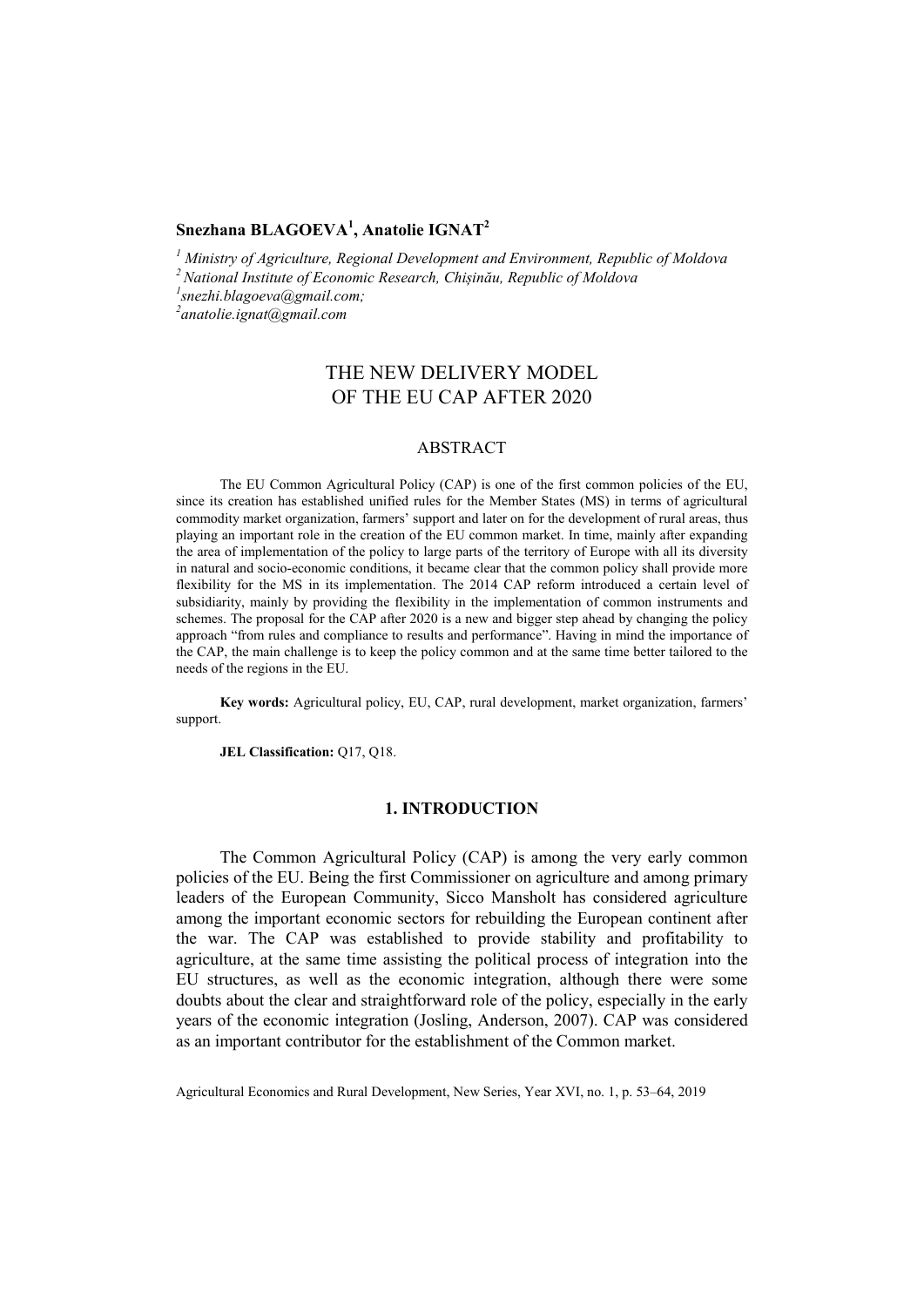CAP was defined in 1957 by the Treaty of Rome establishing the European Economic Community. The treaty itself set out the main common objectives of the policy<sup>1</sup>:

a) to increase agricultural productivity by promoting technical progress and by ensuring the rational development of agricultural production and the optimum utilization of the factors of production, in particular labour;

b) to ensure a fair standard of living for the agricultural community, in particular by increasing the individual earnings of persons working in agriculture;

c) to stabilize markets;

d) to assure the availability of supplies;

e) to ensure that supplies reach consumers at reasonable prices.

Being designed as a common policy since its creation and reaching its main objectives, the three main principles of the policy were introduced:

1) *Market unity* with free trade among Member States, common prices and competition rules and harmonized health and veterinary requirements;

2) *Community (European) preference* – preference for European origin products to protect the common market against low-price imports and fluctuations in the world market;

3) *Financial solidarity* – establishment of a common fund for CAP financing, regardless of the type of product or of the member state for which the expenditures are made.

# **2. COMMON AGRICULTURAL POLICY AND ITS IMPLEMENTATION MODELS THROUGHOUT THE YEARS**

With the first regulations for implementing the policy adopted in 1962, common market rules regarding prices, intervention on the market, protection of internal market from import and facilitation of export were established. The process of establishment of uniform product standards started, to continue in the coming years and decades with setting common food safety and quality requirements.

The specific CAP intervention instruments are defined in the framework of Common Market Organizations for the basic agricultural products, which establish rules for management of production and trade on EU level and common regimes in two aspects: internal, by setting common prices, limitation of supply, regulation of prices and production support and external, defining protection from  $3<sup>rd</sup>$  countries' import (import duties, quotas, safeguard clauses) in combination with export subsidies. The two sides measures establish the so called "Forth Europe".

<sup>&</sup>lt;sup>1</sup> Currently Article 39 of the Treaty on the Functioning of the European Union – https://eurlex.europa.eu/legal-content/EN/TXT/?uri=uriserv:OJ.C\_.2016.202.01.0001.01.ENG&toc=OJ:C:2016: 202:TOC#C\_2016202EN.01004701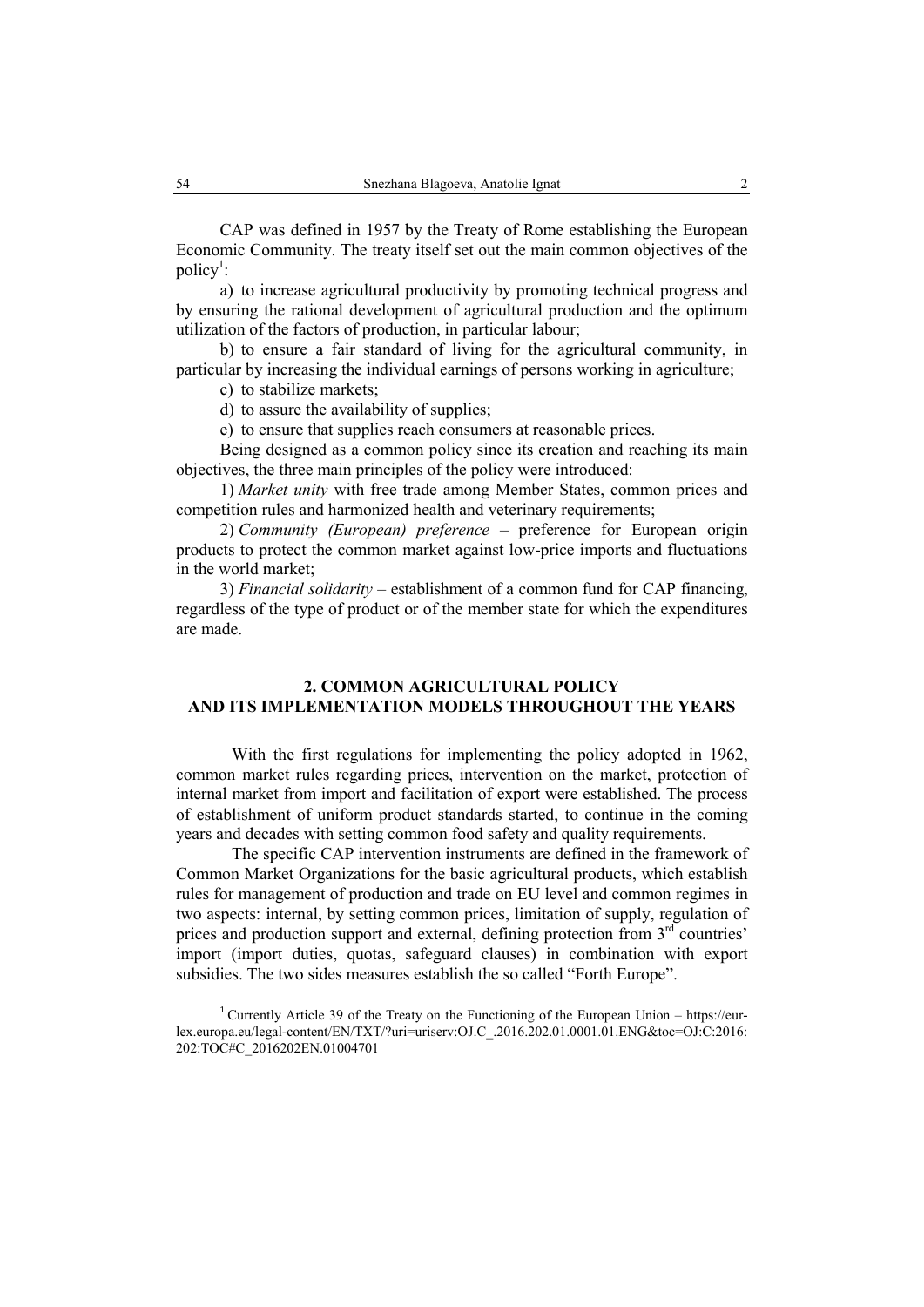The focused-on market management instruments prevailed in the early years of the CAP implementation in the 60s and the 70s. In the 80s, due to the production surpluses of some basic agricultural products caused by the combination of high level of guaranteed price and overall technological development, the intervention measures were complemented by production quotas as an instrument for limitation of production without decreasing the price. All market measures instruments were fully financed by the EU budget on solidarity principle and implemented uniformly in all Member States.

The first radical reform of the CAP, the *MacSharry Reform from 1992*, was stirred both by domestic EU reasons and under external pressure for reform. Within the reform, reduction of the guaranteed prices for basic products like cereals (by 29%), beef and sheep meat (15%), tobacco and milk was implemented, replaced by introduction of sectoral direct payments, determined by area, headage of animal or ton. The newly introduced direct payments instrument, similarly to market measures, was implemented at EU level, financed by the EU budget and applied in a uniform manner.

The other novelty in the MacSharry reform is the introduction of rural development type of measures for facilitating changes of generation (retirement and transferring farmland to younger farmers), launching agro-environmental measures and diversification by promoting land use for other purposes (afforestation, tourism). In 2000, with *Agenda 2000 CAP Reform*, Rural Development was significantly strengthened and recognized as a separate element of the agricultural policy, already divided into two complementary parts: First pillar – Direct payments and market measures and Second pillar – Rural development. For the second pillar of the CAP, funding of around 10% of the policy budget was foreseen for a number of measures:

- strengthening the agricultural and forestry sector;
- promotion of quality products;
- enhancing competitiveness;
- improving the quality of life in rural areas;
- diversification of agricultural holdings;
- early retirement from farming and support for young farmers;

 environmental protection through implementation of agro-environmental measures.

Rural Development measures were implemented with a fully different approach in comparison with direct payments and market measures, which were based on national programming, which took into consideration national needs and specificity.

Even after Agenda 2000 decisions for strengthening rural development based on national programming, still the majority of the CAP was implemented based on uniform measures, decided at EU level, implemented by the MS in accordance with the EU rules, financed with EU funds and under the strict monitoring of the European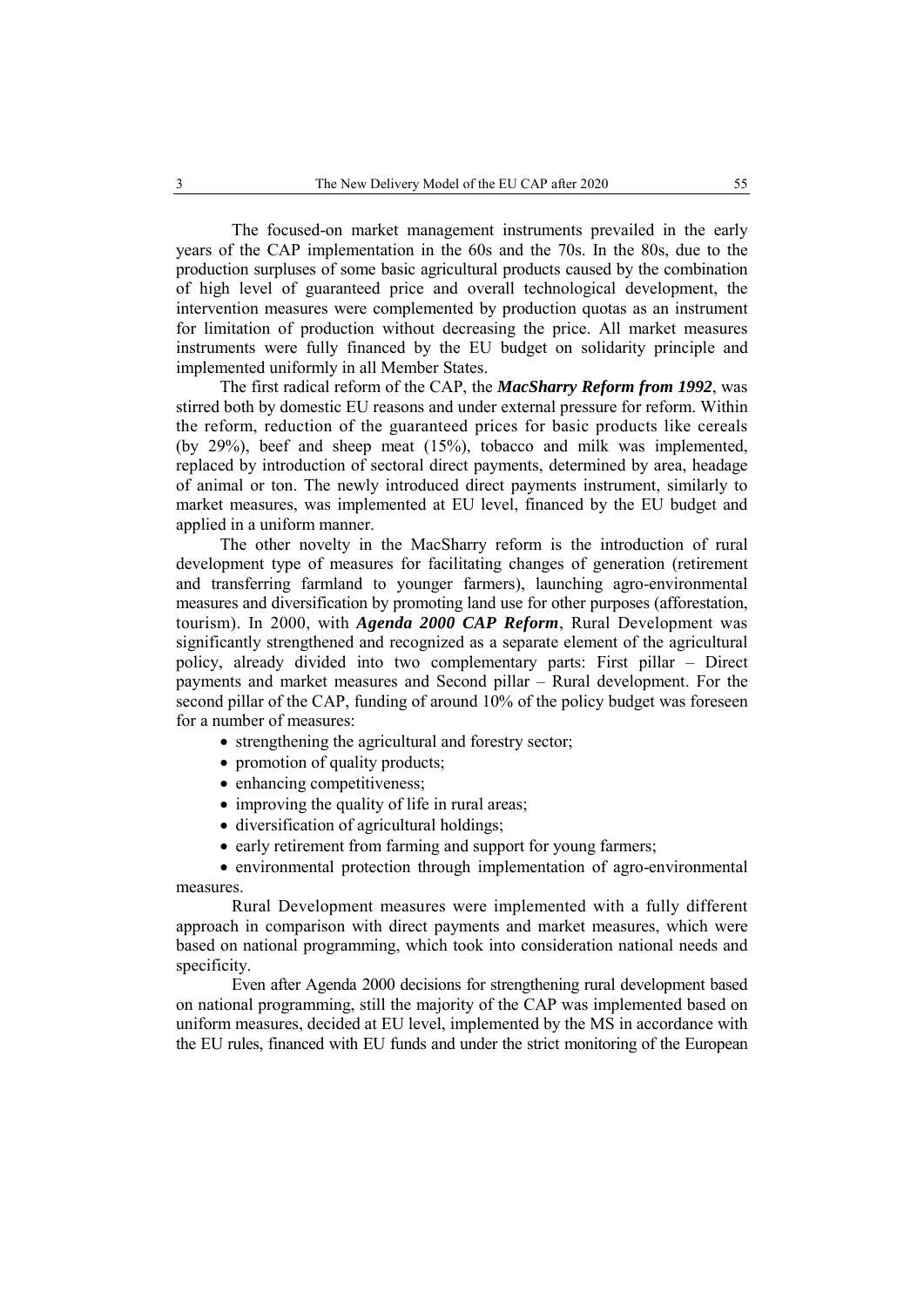Commission. Only about 10 to 15% of the CAP money was spent on the basis of MS programming and subsidiarity principle (Table 1):

|                                 | 2000    | 2001    | 2002     | 2003     | 2004    | 2005     | 2006    |
|---------------------------------|---------|---------|----------|----------|---------|----------|---------|
| Total I&II CAP pillar           | 40 50 6 | 41 5 34 | 43 5 21  | 44 3 7 9 | 43 579  | 48 4 6 6 | 49 799  |
| Market measures                 | 10830   | 9 1 4 3 | 10 3 3 5 | 10 002   | 8 3 9 5 | 8454     | 8038    |
| Direct payment                  | 25 4 99 | 28 027  | 28 8 36  | 29 6 98  | 29 827  | 33 701   | 34 051  |
| <b>Rural Development</b>        | 4 1 7 6 | 4 3 6 4 | 4 3 4 9  | 4 6 8 0  | 5 3 5 8 | 6311     | 7 7 1 0 |
| Rural Development, %            | 10.3%   | 10.5%   | 10.0%    | 10.5%    | 12.3%   | 13.0%    | 15,5%   |
| Source: EC and own calculations |         |         |          |          |         |          |         |

*Table 1*  CAP expenditures by categories, 2000–2006, EUR mil. %

*Source*: EC and own calculations.

After Agenda 2000 CAP Reform, the external pressure to reduce domestic support for agricultural production continued as well as the criticisms of the negative impact of the CAP on developing countries. Most importantly, the necessary adjustments in the perspective of the significant enlargement of the EU with the 10 New Member States from Central and Eastern Europe, led to new amendments in the EU agricultural policy.

The major *2003 Fischler Reform* introduced decoupled direct payments, based on the support received by producers during the 2000–2002 single reference period. In order to avoid abandonment of some types of production, part of the direct payments remained linked to production (for beef, sheep and goat meat, cereals). An entirely new element, the so called cross-compliance was introduced in the form of requirements for the receivers of direct payments, aimed at protecting the environment, natural resources, rural landscapes, ensuring food safety, health of people, animals and plants, animal welfare.

The Cross Compliance framework was set at EU level with some flexibility for the MS to specify the Good Agricultural and Environmental Conditions based on national specificities. The purpose was to respond to the public concern on the consequences of intensive agricultural production and to ensure the availability of safe and quality agricultural products. Rural development was strengthened by the process of modulation – diminution of support to farms that received more than  $\epsilon$  5,000 direct payments and transferring the financial resources to the rural development financial package.

The Fischler Reform is considered by some researchers as the most ambitious reform in the CAP history (Swinnen, 2003). It introduced the long-awaited decoupling of support from production. The new policy approach linked support with publicly acknowledged priorities (public goods) such as environment protection, food safety and animal welfare (Gay, 2005). The rural development support was expanded at the expense of reducing payments to large farms.

In terms of model of implementation and governance, it should be mentioned that the majority of the policy instruments and measures continued to be defined at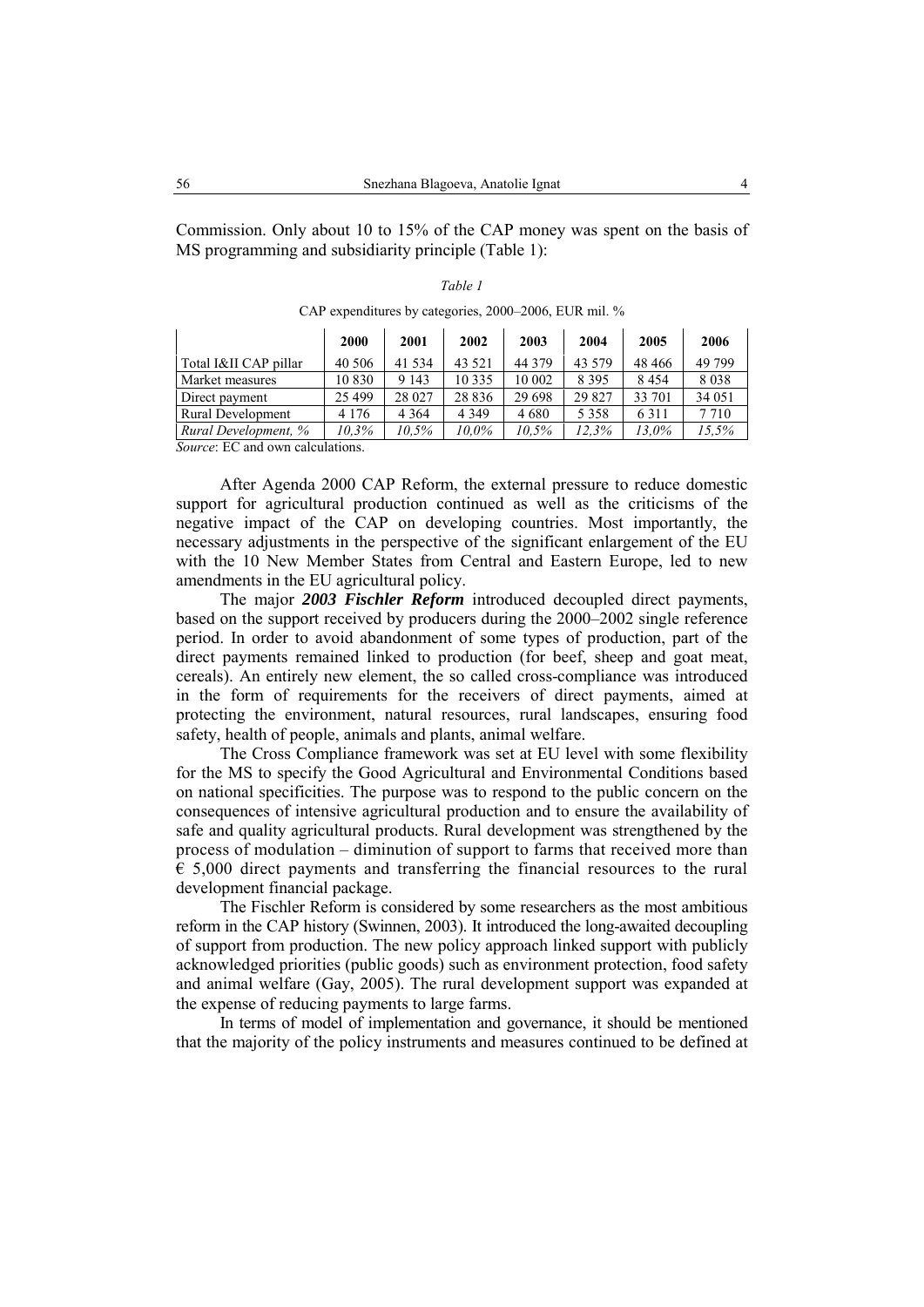EU level. Although the MS had some flexibility in deciding the steps and ambition in transition to the new approach to direct payments implementation (decoupled payments) and the level of keeping coupled payments, the flexibility was minor (2 years of transition) and all decoupled and coupled direct payments were implemented under the same EU defined rules and level of payments, fully financed by the EU budget and with shared management between the MS and the EC. Still, the strengthening of the Rural Development policy and its financing increased the money spend under national programs towards meeting national needs and priorities. In comparison with the year 2000, the rural development finance in 2013 tripled and increased twice as percentage of the CAP financing (Table 2).

It is also worth mentioning the other two new types of national programs which appeared after the mid-term review of the policy, the so called *"Health Check" of the CAP in 2008* – the national apiculture programs and national wine and vine programs. These can be considered as the first measures within the common organization of agricultural markets based on national programs and driven by the national needs and priorities, including a set of measures defined in the EU legislation.

|                       | 2007   | 2008    | 2009    | 2010    | 2011     | 2012    | 2013    |
|-----------------------|--------|---------|---------|---------|----------|---------|---------|
| Total I&II CAP pillar | 53 524 | 53818   | 55 089  | 55 769  | 56419    | 58 120  | 58 431  |
| Market measures       | 5 604  | 5 7 2 0 | 7 2 3 5 | 4 6 0 8 | 3 9 4 6  | 3 9 7 9 | 3617    |
| Direct payments       | 37 046 | 37 5 69 | 39 1 14 | 39 676  | 40 178   | 40 880  | 41 658  |
| Rural Development     | 10874  | 10 5 29 | 8 7 4 0 | 11486   | 12 2 9 5 | 13 261  | 13 15 6 |
| Rural Development, %  | 20.3%  | 19.6%   | 15.9%   | 20.6%   | 21.8%    | 22.8%   | 22.5%   |

*Table 2*  CAP expenditures by categories, 2007–2013, EUR mil. %

*Source*: EC and own calculations.

In terms of financing, the money dedicated for the two types of programs represent an insignificant part of the CAP budget or about 2% in 2013, but it represents an important part of the budget for market measures, with a share of about 35% in 2013 (Table 3).

# *Table 3*

The financial support of the apiculture, wine and vine programs, 2013, EUR mil. %

|                                    | 2013    |
|------------------------------------|---------|
| Market measures (MM)               | 3617    |
| Wine                               | 1 2 3 2 |
| Apiculture                         | 32      |
| Wine & apiculture                  | 1 264   |
| Wine $\&$ apiculture in % from MM  | 34,9%   |
| Wine $\&$ apiculture in % from CAP | 2.2%    |

*Source*: EC and own calculations.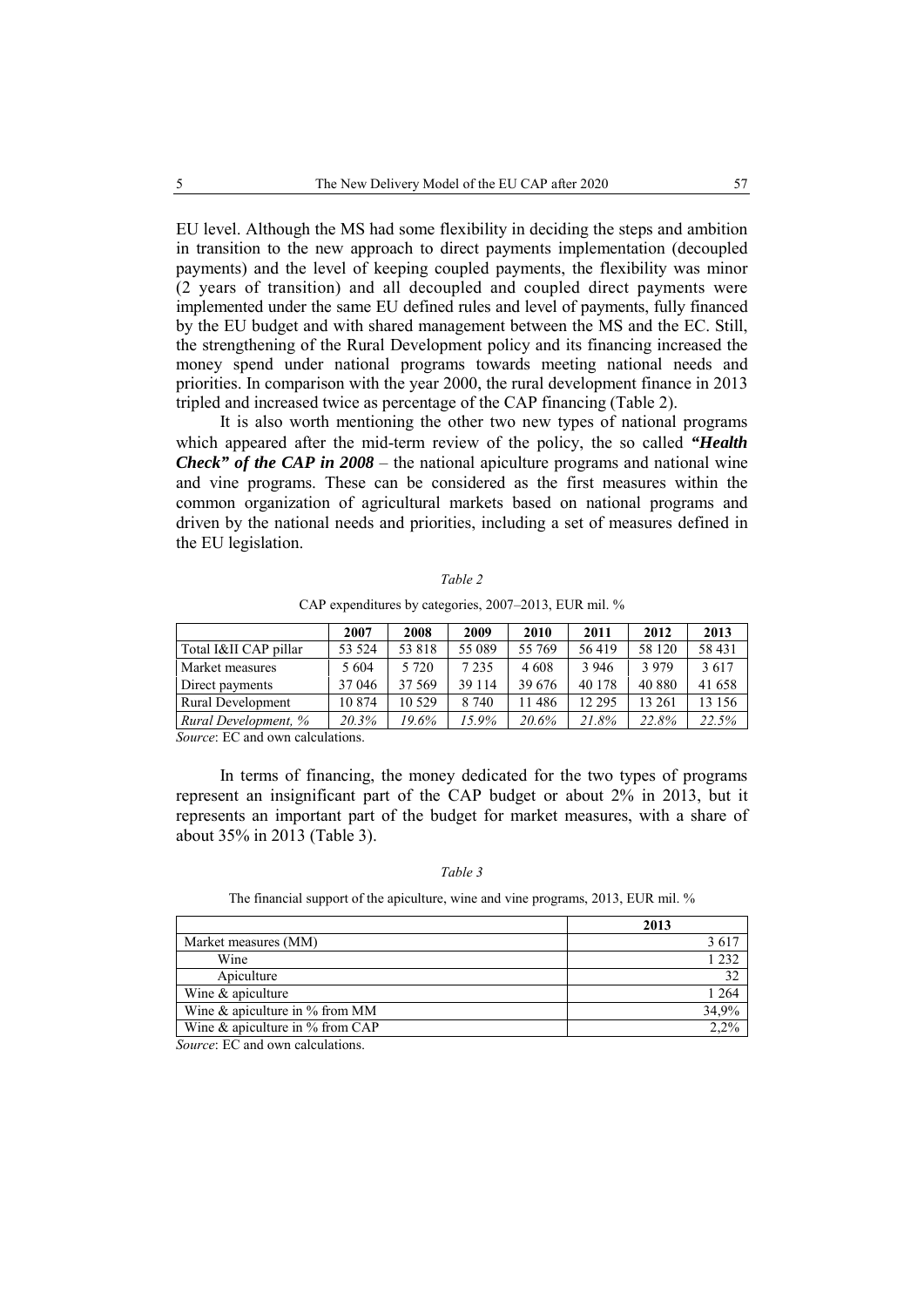The major step in providing flexibility for MS in CAP implementation, including the direct payments measures, was made with the *CAP Reform of 2014*. The main priority of the reform was the following:

• Convergence of support, externally (among the MS due to the significant differences in the average per hectare payment in the MS) and internally (among farmers in the MSs applying direct payments based on payment entitlements);

• Better targeting of direct payments to real agricultural producers whose main economic activity and source of income is agriculture, by introducing a definition for "active farmer", with possibilities for the MS to fine tune the notion;

• Better distribution of payments among farmers by capping the direct payments for bigger beneficiaries and possibility for redistributive payment – higher payments for farmers with smaller amount of land, financed by flat-rate diminution of the average per hectare payment. The minimum capping was defined at EU level with the possibilities for further elaboration by the MS;

• Enhanced environmental  $&$  climate change requirements by introducing greening in the direct payments via payments for agricultural practices beneficial for the climate and the environment;

 $\bullet$  Introduction of voluntary coupled direct payments limited to 15% of the MSs' financial ceilings for direct payments. Coupled support may only be granted to those sectors or to those regions of a Member State where specific types of farming or specific agricultural sectors that are particularly important for economic, social or environmental reasons undergo certain difficulties;

• Voluntary implementation of simplified direct support scheme for small farmer based on lump sum per holding, as well as possibility of a special Rural development sub-program for small farmers;

• Additional direct support payment for young farmers complementing the basic per hectare payment for a limited number of hectares, combined with preferential access to rural development financing for young farmers;

• Possibility for MS to transfer funds between direct payments and Rural Development Programs so that they can better meet their policy goals and reflect their national needs and specificities;

After 2014, we can see a real flexibility in the implementation of direct payments – 4 out of 8 direct payments schemes are voluntary. For the first time there is a possibility for transferring money between the pillars (within the national ceilings and limits set in the Regulation). The new flexibility in direct payments, which on the basis of the national decisions by the MS could be calculated to approximately 14% of the financing for direct support, is complementing the program based on Rural development support to respond to the national needs and specificities in the implementation of the common EU policy (Table 4).

*In conclusion,* if we look back at the implementation models of the CAP throughout the years, the major evolution can be observed in direct payments. Due to their specificity to target the common market of the EU, most market measures were implemented uniformly in the EU, being governed centrally by the EC. After the Health Check in 2008, in the framework of the market measure financing, national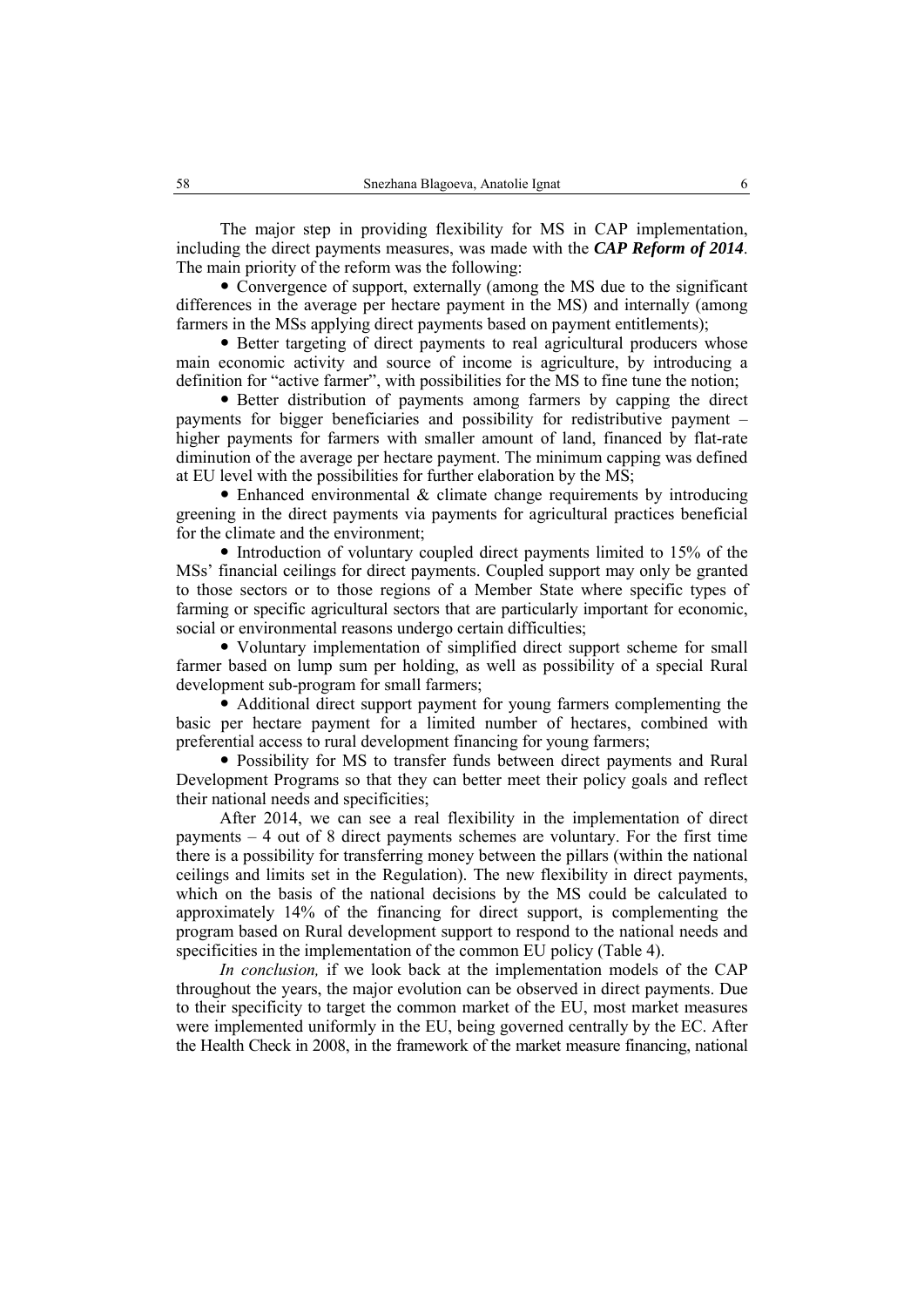programs for wine and vine and for apiculture were established, comprising measures and implementation system similar to the Rural development instruments. The real "nationally oriented" part of the CAP is related to rural development measures, which from the very beginning have been implemented on the basis of national programs.

|--|--|

| Distribution of direct payments after 2014, EUR mil. % |  |
|--------------------------------------------------------|--|
|--------------------------------------------------------|--|

|                                                                                                                           | 2014  | 2015  | 2016  | 2017  | Voluntary DP sch. | 2015 |
|---------------------------------------------------------------------------------------------------------------------------|-------|-------|-------|-------|-------------------|------|
| Total I&II CAP pillar                                                                                                     | 55478 | 56733 | 56455 | 55808 | Redistributive    | 1285 |
| Market measures                                                                                                           | 2628  | 2772  | 3276  | 3144  | <b>VCS</b>        | 4200 |
| Direct payment                                                                                                            | 41660 | 42168 | 40809 | 41551 | Young             | 317  |
| Rural development                                                                                                         | 1190  | 11793 | 12370 | 11113 | Total flexible    | 5802 |
| Rural development, %                                                                                                      | 20.2  | 20,8  | 21.9  | 19.9  | % from all DP     | 13.8 |
| $\mathcal{R}$ and $\mathcal{R}$ and $\mathcal{R}$ and $\mathcal{R}$ are $\mathcal{R}$ and $\mathcal{R}$ are $\mathcal{R}$ |       |       |       |       |                   |      |

*Source*: EC and own calculations.

With the 2014 CAP reform, flexibility is gradually advancing in direct payments, which currently are still representing approximately 2/3 of the CAP financing. This can be considered as a normal evolution, more and more requested by the MS. In the recent decades, the policy objectives have broadened significantly. Starting with the simple objective for providing enough and affordable food for people, now the policy is targeting environmental protection and climate change mitigation, food safety, human, animal and plant health and animal welfare, higher food quality and protection of national specificity in products and production processes. CAP contributes to gender equity, reduction of regional disparities, economic development and provision of income for people from remote regions, as well as for small and medium-sized producers. These wider objectives have different challenges and targets in the different regions and countries of the EU. To better meet the expectations and needs of producers and consumers, to get closer to farmers, to adapt to the huge variety of natural, environmental and climate specificities, the policy needs to become more flexible and adjustable. Although flexibility in the 2014 CAP reform is at a completely new level, the MS are still requesting additional possibilities for national adaptations. This is one of the basic reasons for the fully new approach in governance and implementation of the CAP after 2020, proposed by the EC.

### **3. THE NEW GOVERNANCE AND DELIVERY MODEL AFTER 2020**

In the future CAP, the EC is proposing significant changes in the implementation modality of the agricultural policy. The new approach is named by the Commission as "refocusing from rules and compliance to results and performance". Greater freedom will be given to the MS in shaping the policy on national levels as well as in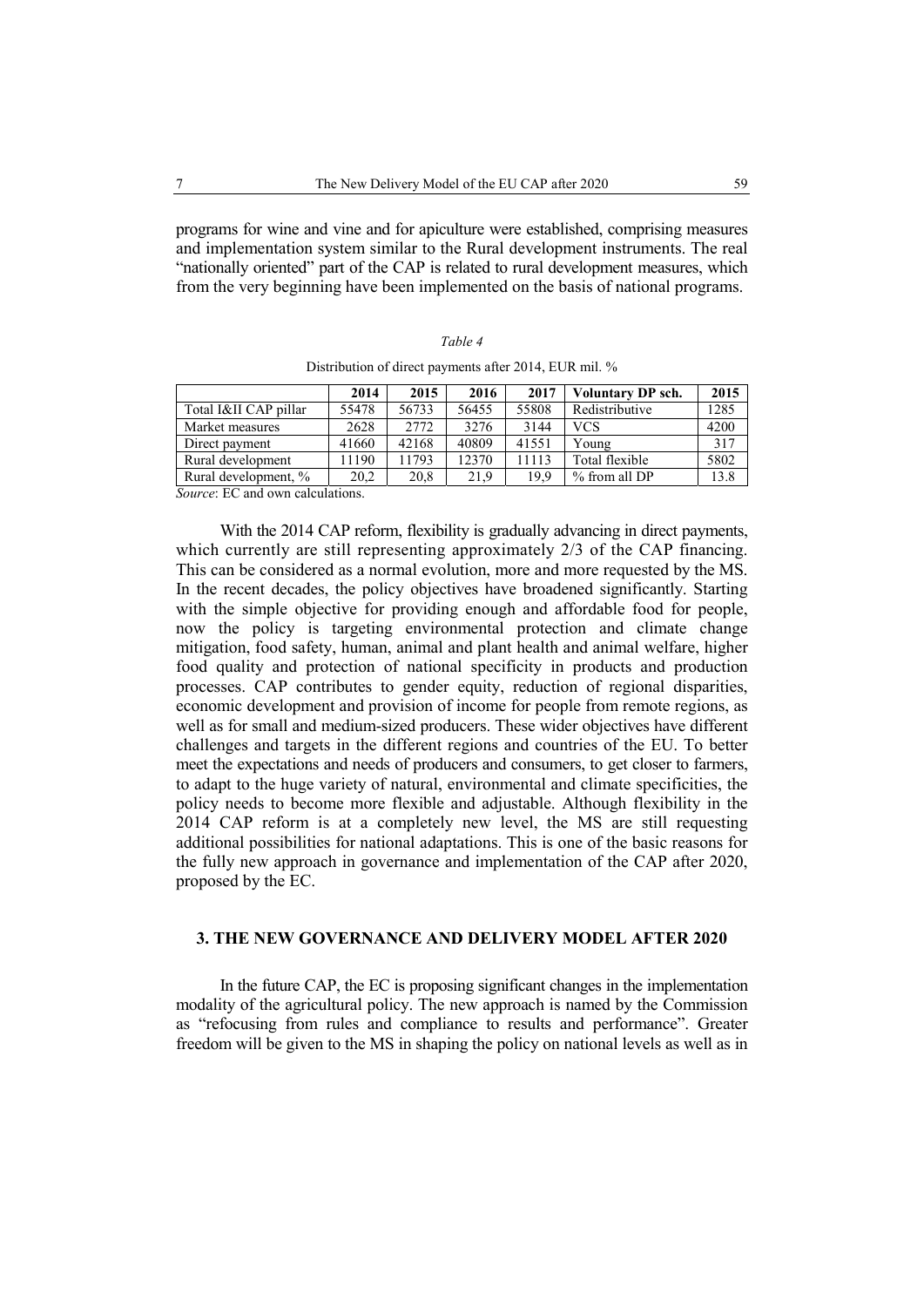deciding the governance and control system. Countries have to decide how to best meet the common objectives defined at EU level, together with responding to the specific needs of their farmers, rural communities and the society as a whole. The interventions and the set of measures will be identified in the EU legislation, together with indicators to assess progress. The MS will select which of the listed interventions will apply in order to meet the common objectives and respond to the national needs. It is the EC's responsibility to protect the single market while guaranteeing an even and fair playing field for all farmers throughout the Union.

The Member States will have to elaborate a comprehensive CAP Strategic Plan for a period of 7 years, which, based on an extensive analysis of their needs, should define a strategy on how these needs will be met, in line with the overall EU objectives, by using actions under both CAP pillars. The plans will also set the specific country targets for reaching the EU objectives. The progress towards achieving the objectives will be verified by the EC by means of yearly reporting. The financing of the national plan will come both from the European Agricultural Guarantee Fund (EAGF) and from the European Agricultural Fund for Rural Development (EAFRD), co-financed by national funding where foreseen. As defined in the EU Regulation, Member States and the Commission shall cooperate to ensure effective coordination in the implementation of CAP Strategic Plans, taking account of the principles of proportionality and shared management.

Each CAP Strategic Plan shall contain a number of sections, including assessment of needs, intervention strategy, description of direct payments, sectoral and rural development interventions specified in the strategy, target and financial plans, a description of the governance and coordination system, evidence for policy modernization and simplification as well as for the diminution of the administrative burden for final beneficiaries.

After identifying the needs for each EU specific objective based on the SWOT analysis, all the needs shall be described, regardless whether they will be addressed through the CAP Strategic Plan or not. These must be prioritized and ranked and the options made to determine why certain identified needs are not addressed or partially addressed in the CAP Strategic Plan have to be justified.

The intervention strategy shall set out targets for each relevant common and specific result indicators and related milestones for the specific CAP objectives. The value of these targets has to be justified having in view the assessment of needs. The interventions must be designed to address the specific situation in the country or area, based on sound intervention logic, supported by the ex-ante evaluation, the SWOT analysis and the assessment of needs. It shall be well demonstrated how the interventions allow reaching the targets, how they are mutually coherent and compatible and why the allocated financial resources to the interventions are justified and adequate to reach the established targets.

The intervention strategy shall also provide an overview of the environmental and climate architecture of the plan, which describes the complementarities between the conditionality (the new and enhanced Cross Compliance requirements) and the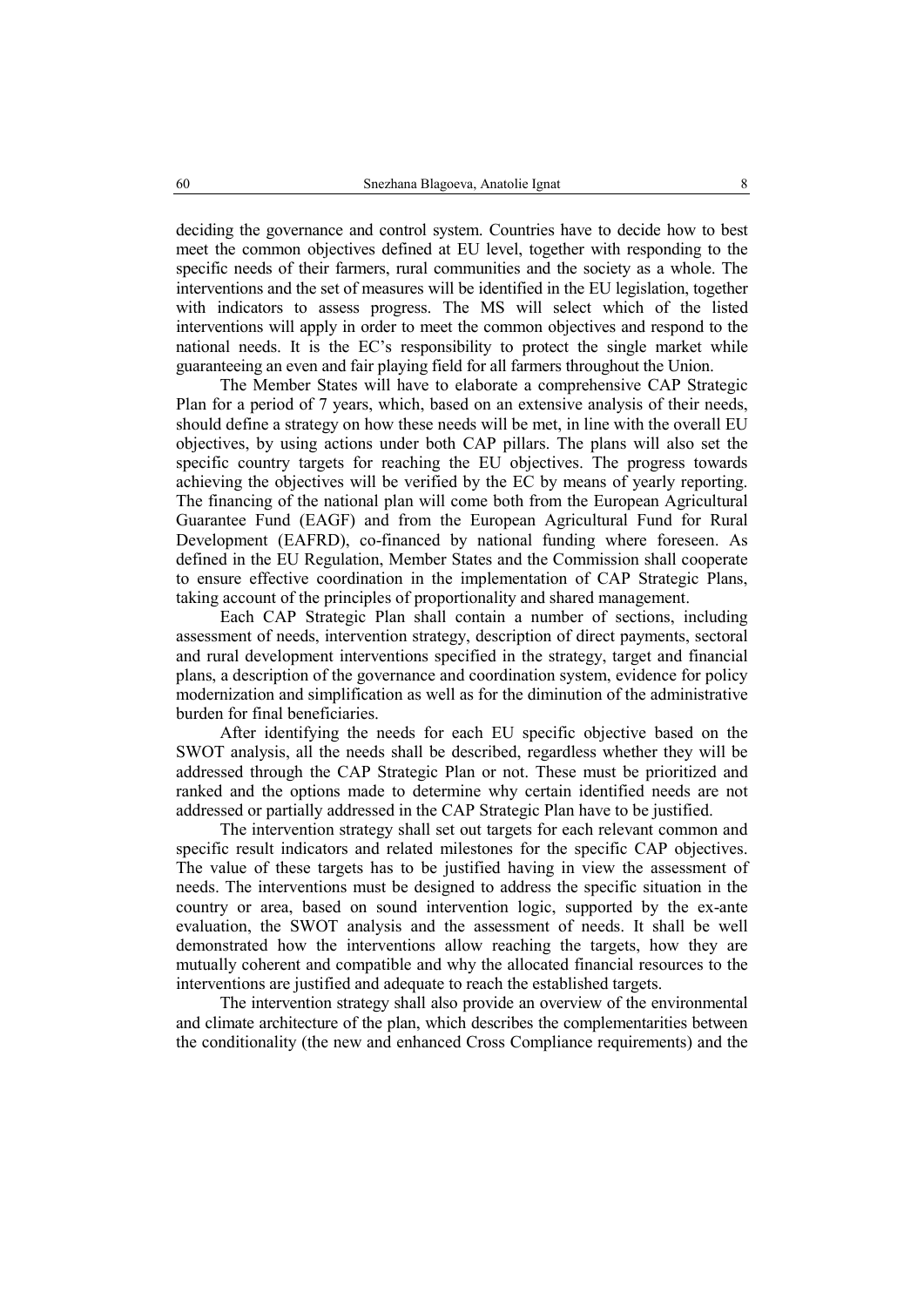different interventions addressing the specific environmental- and climate-related objectives under the First Pillar (direct payments) and the Second Pillar (Rural Development), as well as the way to achieve a higher overall contribution compared to the current programming period (2014–2020). In relation to the basic objective to attract young farmers and facilitate their business development, an overview of all relevant interventions and specific conditions must be presented as well as the interplay with national instruments with a view of improving the consistency between the EU and national actions in this area. An overview of the sector-related interventions, including coupled income support shall be included, an explanation referring to the interventions that will contribute to a coherent and integrated approach to risk management and a description of the interplay between national and regional interventions.

The intervention in the Strategic plan has to be described by type, territorial scope, specific design or requirements that ensure an effective contribution to the specific objectives, eligibility conditions, annual planned outputs, the unit amount with relevant justification, form and rate of support and annual financial allocation for the intervention.

Each Member State has to define and describe in the Strategic plan an efficient and functional Governance and coordination system, which must include the identification of all involved governance bodies, the role of delegated and intermediate bodies, if any, detailed information on the control systems and penalties, the integrated administration and control system, the control and penalty system for conditionality, the competent control bodies responsible for the checks and description of the monitoring and reporting structure.

In addition, the MS have to specify in the CAP Strategic Plan how it will contribute to fostering and sharing knowledge, innovation and digitalization through description of the organizational set-up of the  $AKIS<sup>2</sup>$ , how advisory services will work together within the framework of the AKIS and how advice and innovation support services will be provided, as well as the description of the strategy for the development of digital technologies in agriculture and rural areas and for the use of these technologies to improve the effectiveness and efficiency of the CAP Strategic Plan interventions.

The EC role in relation to the CAP Strategic Plans is to assess them on the basis of the completeness of the plans, the consistency and coherence with the general principles of the EU law, with the relevant regulations, with their effective contribution to the specific EU objectives, the impact on the proper functioning of the internal market and distortion of competition, the level of administrative burden

 $2$  The concept of Agriculture Knowledge and Innovation Systems (AKIS) is used to describe how people and organizations join together to promote mutual learning, to generate, share, and use agriculture related knowledge and information. AKIS can include farming practice, businesses, authorities, research, etc. and can vary a lot, depending on the country or sector. More information can be found on https://ec.europa.eu/eip/agriculture/sites/agri-eip/files/eip-agri\_brochure\_knowledge systems 2018 en web.pdf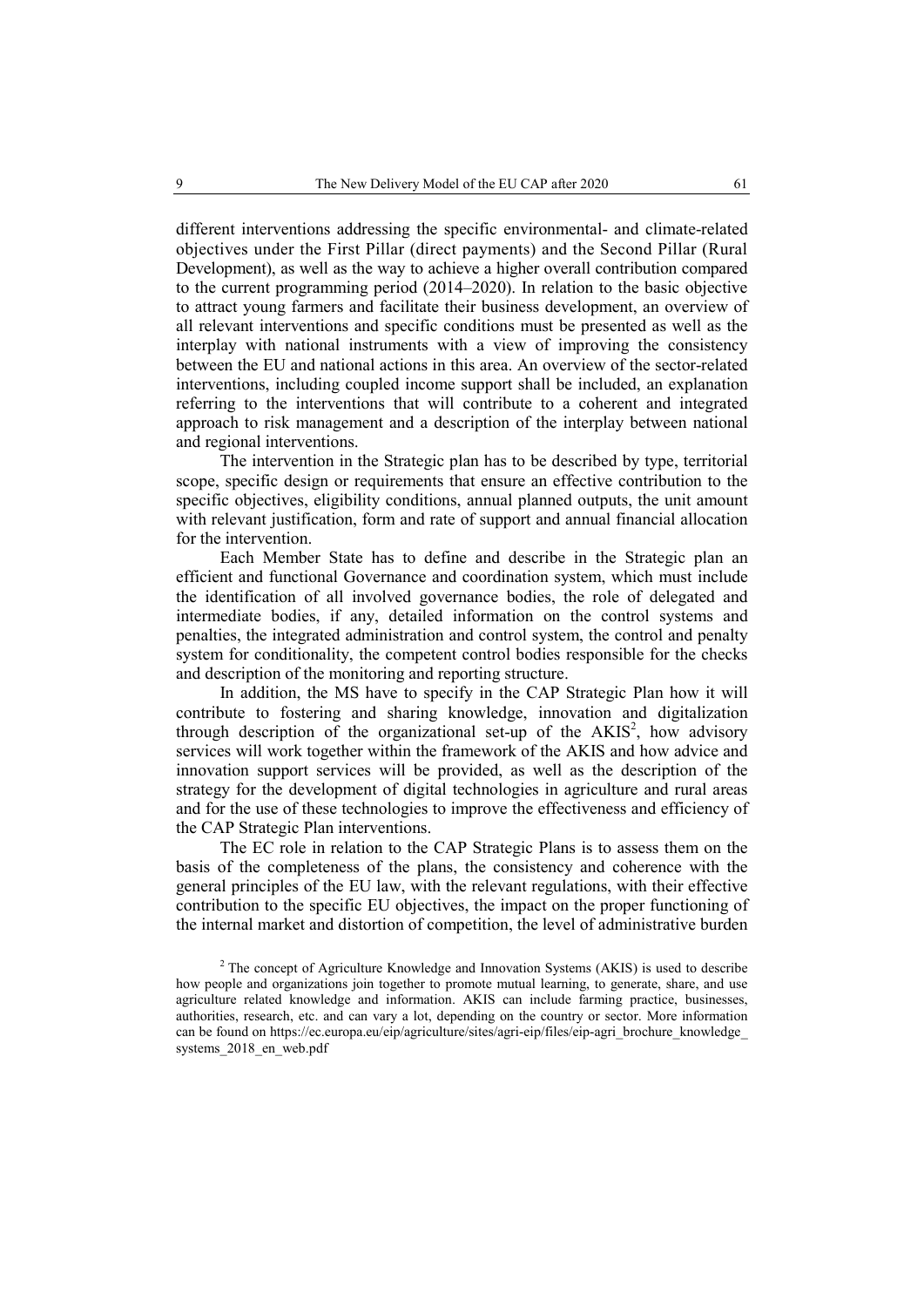on beneficiaries and administration. The assessment has to address the adequacy of the strategy of the CAP Strategic Plan, the corresponding specific objectives, targets, interventions and the allocation of budgetary resources to meet the specific CAP Strategic Plan objectives through the proposed set of interventions on the basis of the SWOT analysis and ex-ante evaluation. The Commission can approve the CAP Strategic Plan provided that the included information is satisfied, the plan is compatible with the general principles of the EU law and the relevant regulations. After approval and coming into force, the Member States can ask for amendments in the Plan once a year, which also need to be approved by the EC.

For the successful implementation of the CAP Strategic Plan, the Member States must ensure that a management and control system is set up to ensures a clear allocation and separation of functions between the Managing Authority and other involved bodies. The effective functioning of the system is full responsibility of the countries. The Member States have to designate a Managing Authority responsible for managing and implementing the CAP Strategic Plan in an efficient, effective and correct way. There shall be an appropriate electronic system with statistical information on the plan and its implementation necessary for monitoring and evaluation. The beneficiaries and other bodies involved in the implementation must be informed on their obligations resulting from the aid granted, the requirements concerning the provision of data to the Managing Authority and the recording of outputs and results as well as other relevant information, including the list of the statutory management requirements and the minimum standards of good agricultural and environmental conditions established.

Member States shall also set up a Monitoring Committee to oversee the implementation of the CAP Strategic Plan. The Monitoring Committee shall meet at least once a year and shall review all issues that affect the CAP Strategic Plan progress towards achieving its targets. There shall be a balanced representation of the relevant public authorities and intermediate bodies and of economic and social partners. Representatives of the European Commission will also participate in the work of the Monitoring Committee in an advisory capacity. The Monitoring Committee shall give its opinion on the draft CAP Strategic Plan, the methodology and criteria used for the selection of operations, the annual performance reports, the evaluation plan and any amendment of the plan. The Committee should also examine the progress in the plan implementation and in achieving the milestones and targets, progress made in carrying out evaluations, syntheses of evaluations and any follow-up given to findings.

Important part of the successful governance and implementation of the future CAP is the establishment of a good performance framework, which allows reporting, monitoring and evaluation of the performance of the plan during its implementation. The performance framework must include a set of common context, output, result and impact indicators, targets and annual milestones established in relation to the relevant specific objective using result indicators, data collection system, regular reporting on performance, monitoring and evaluation activities,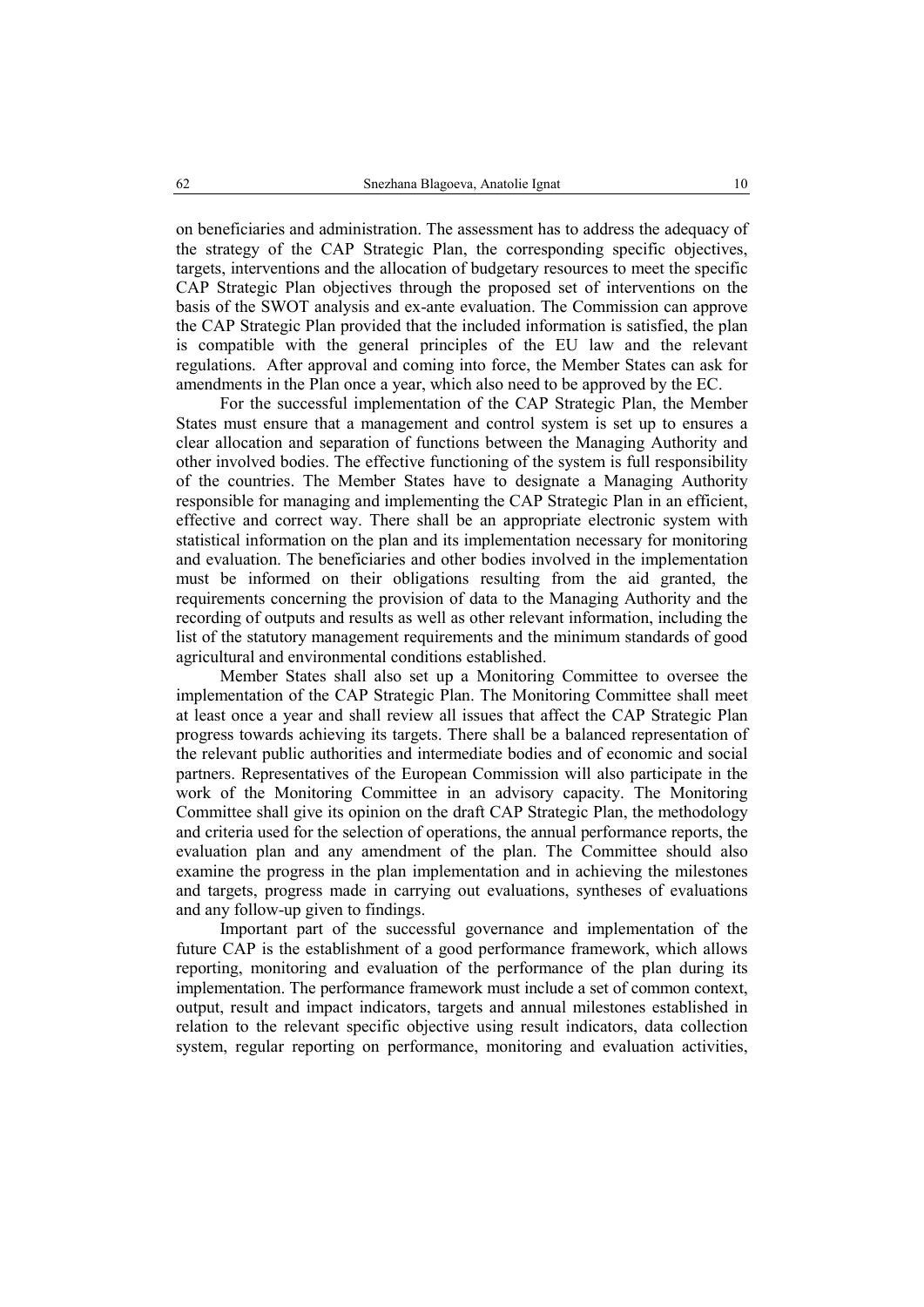mechanisms for rewarding good performance and for addressing low performance. The performance framework shall aim to assess the impact, effectiveness, efficiency and relevance of the interventions and monitor progress made towards achieving the targets of the plans.

Annual performance reports on the implementation of the CAP Strategic Plan have to be submitted to the EC. They must contain qualitative and quantitative information on the implementation of the plan by reference to financial data, output and result indicators and shall have information about obtained outputs, expenditure, results and distance to respective targets. On the basis of the provided information, the Commission will carry out an annual performance review and an annual performance clearance (payments). If the reported value of one or more result indicators reveals a gap of more than 25% from the respective milestone for the reporting year, the Commission may ask the Member State to submit an action plan describing the intended remedial actions and the expected timeframe. The annual performance reports must be made available to the public.

# **4. CONCLUSIONS**

The CAP governance and delivery system after 2020 is planned to be completely different. The planning of the policy can be expected to be more coherent as all policy measures (under both pillars) will be programmed together within a single national plan. For the first time direct payments will be part of a programming process and linked with the general EU objectives and designed for meeting the identified national needs and targets. On the other hand, the programming process itself will become more complicated and demanding for the national administration, which will have to successfully combine all type of measures and interventions in a comprehensible system within the single document.

The implementation and control system will also be uniform, being set in the CAP Strategic Plan. The freedom and flexibility of the Member States in designing the eligibility conditions for the interventions, the implementation and control processes at national level are much greater. There will be no direct compliance control from the EC on beneficiary level, which should reduce the administrative burden for the national authorities. At the same time this will increase the responsibilities of the national bodies in the design and successful implementation of the governance system. We can see a real rebalancing of responsibilities between Brussels and the Member States, based on greater subsidiarity for the Member States, as these have requested many times in the recent years.

The future will show if the Member States will manage to cope with the challenges of the new governance system and delivery model, whether the disparities among the countries will not grow and most importantly, if the EU will manage to keep its agricultural policy common, as it has been the case, since its creation in the 1960s.